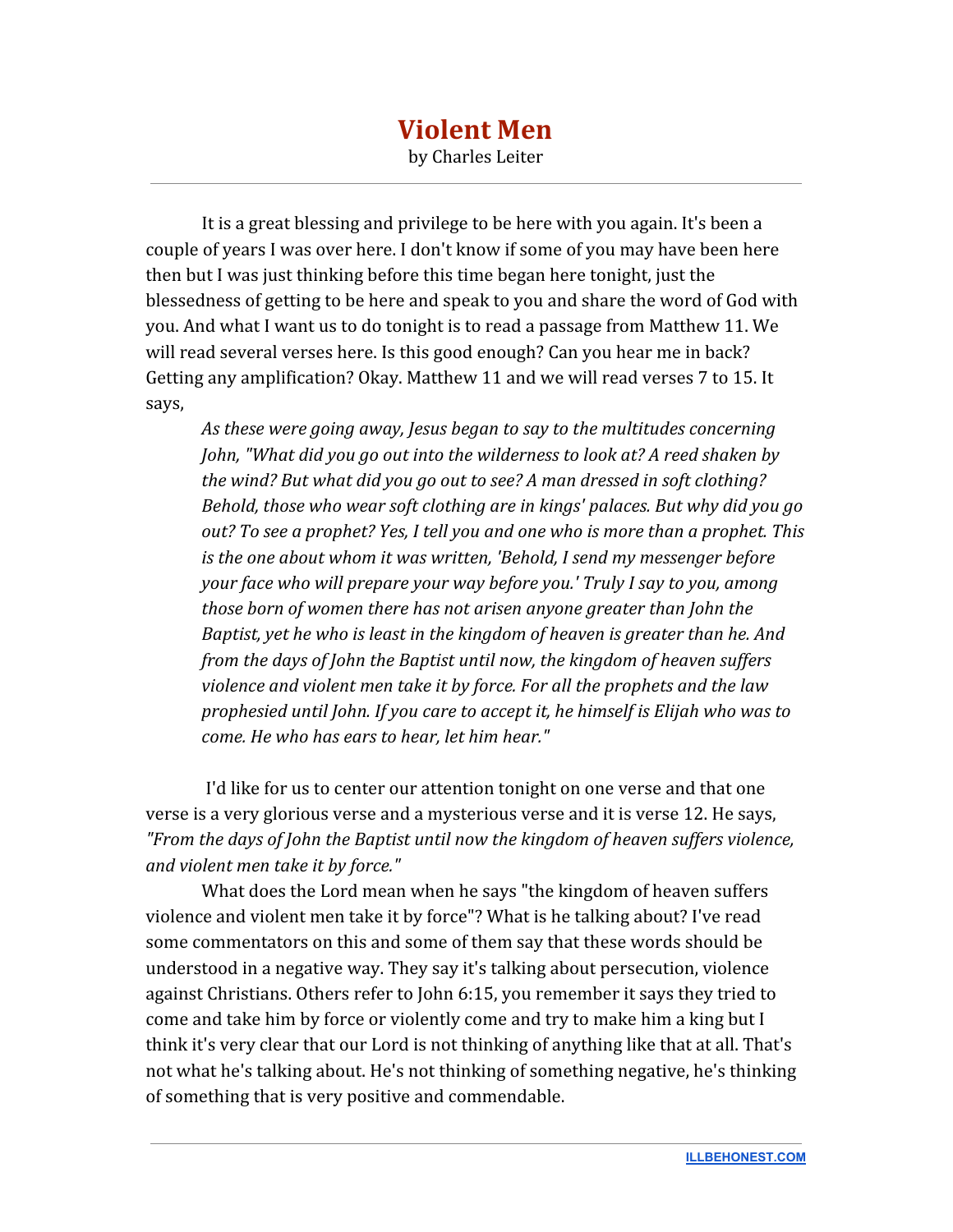Now, how can I say that? Well, if you keep your place here, I don't know how many of you have your Bibles but if you have them, turn to Luke 16. Luke 16 and we'll see a parallel passage, Luke 16:16. Jesus says, "The law and the prophets were proclaimed until John, since then the Gospel of the kingdom of God is preached and everyone is forcing his way into it." Now, the significant thing here, this word "forcing" is the same word "violence." It has to do with violence so if we just wanted to read Matthew 11 in this way, you would say, "the kingdom of heaven," let's switch the word, the kingdom of heaven is forced. "The kingdom of heaven is being forced and forceful men seize it for themselves." Or if you wanted to switch it over in Luke, you could say that, verse 16, "The law and the prophets were proclaimed until John, since then the Gospel of the kingdom of God is preached and every one is violencing his way into it." The same words are used in both these passages. So, in other words, he's talking here in both these passages about entering the kingdom of heaven. That's a good thing, isn't it? Talking about entering the kingdom of heaven. Everyone is forcing his way into the kingdom of heaven. He's giving a description here, in other words, of the type of person that enters the kingdom of heaven.

Now, this is quite an amazing thing. What type of person enters the kingdom of heaven? The only type of people that get into the kingdom of heaven are violent people. Isn't that something? Violent people are the only ones that get into the kingdom of heaven. Do you realize that in order to enter the kingdom of heaven you're going to have to be a violent person? Now, we know right away, what does this mean? Well, we're not talking about physical violence, we know that right off the bat. In Matthew 5, Jesus says, "Resist not the one who is evil. If somebody slaps you on the right cheek, turn the other one. If somebody forces you," there is that idea again, forcing, "if he forces you to go a mile, go with him two." So he's not talking about that kind of violence. This is something more though. He's not talking about any kind of natural violence at all. Not talking about you having a forceful personality and asserting yourself and believing in yourself and being that type of person. You say, "You know, I'm not that kind of person. I'm kind of weak." Well, that's great. You have a possibility of being a violent person then in the right way because if you've still got that self-confidence and that violence in that sort of way, you know, pride, you're going to be ruled out as one of these spiritually violent people getting into the kingdom of heaven. He's talking about a different kind of violence. He's not talking about natural aggressiveness or confidence but he's talking about a violence that comes from a holy desperation. He's not talking about a violence that comes out of strength, he's talking about a violence that comes out of weakness. You get so weak that you get violent, that's what he's talking about. He's talking about a violence that is born out of humility,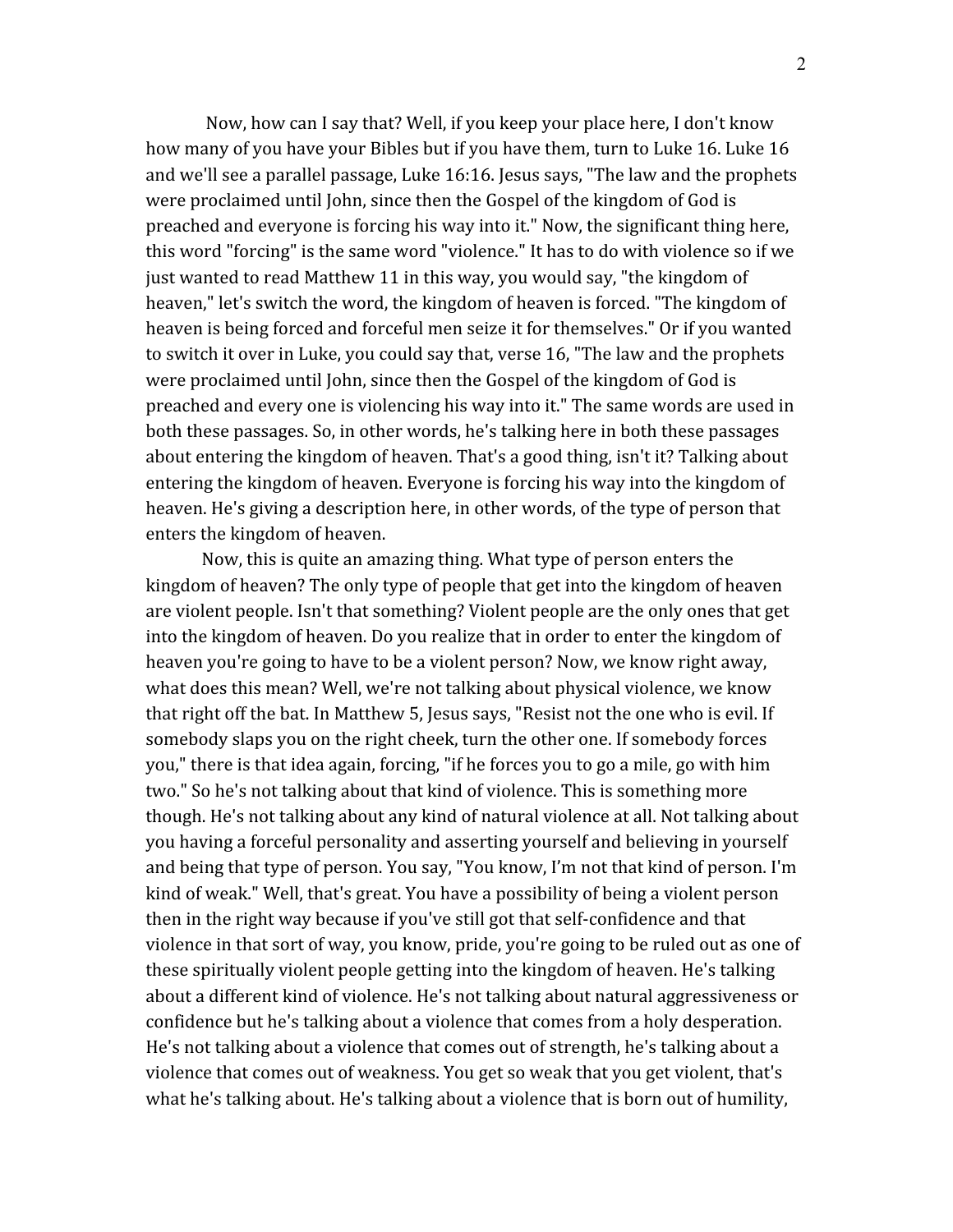not pride and out of need and not sufficiency and we'll see this, I hope, as we go along. It's the meek and those who are weak in themselves that have the kind of violence that Jesus is talking about.

 Alright, here's where we've come: the Lord Jesus Christ says that the only people that get into the kingdom of heaven are violent people. What is he talking about? Why would this be? Why is it necessary? Well, for a number of reasons but I think that you can sum them up, group them in two main groups as to why violence is necessary and I hope all this will start to become clear as we go along here. First of all, violence is necessary because of the nature of the gate that you've got to pass through to get into the kingdom of heaven. The Lord Jesus talks about this in Matthew 7. Do you remember what he says? "Enter by the narrow gate. The gate is wide, the way is broad that leads to destruction and many go in that." Now, you don't want to get the idea that this broad gate has to do with people like Hitler or, you know, Hindus or something like that. The broad gate is talking about professing Christians. You go right on in Matthew 7 and he says, "many." He said, "Many will go in that broad gate. Many will say to me, 'Lord, Lord, did we not prophesy in your name? Did we not cast out demons in your name? Did we not do miracles in your name?'" So the "many" that go in the broad gate are professing Christians. They have some kind of a crisis of some kind, they go through a broad, easy gate and then they walk on a broad way after they get through there. But he says, "Strive to enter in at the narrow gate. Try to get through that narrow gate because," he says, "there are few that find that." It requires violence because of the nature of the gate. The nature of the gate itself means violence. In other words, it means more than saying, "Lord, Lord," he says, "He that does the will of my Father in heaven," whatever the cost, doing the will of the Father in heaven. You have to be violent.

 Another place, Luke 13:23 and 24. They are going along there one day and they say to the Lord, "Lord, are there few that are being saved?" What do you think Jesus said to those? What would you answer to it? Somebody says, "Are there few people that are being saved?" What did Jesus say? Does anybody remember? He said, the very next thing he said, "Strive to enter at the narrow gate," and the Greek word is the word "agonize," agonizomai or something to that effect, agonize to get in through the narrow gate.

 Strive to enter in because he said, what did he say? "Many will seek to enter and will not be able." Now, isn't that amazing? That's amazing to me. "Many people," Jesus said, "are going to seek to get in and they're not going to be able." Why not? Because they're not violent. That's the reason why. The rich young ruler, you remember? He was seeking to get in the gate. He comes up and falls down before Jesus and says, "Good teacher, what must I do to be saved?" He didn't make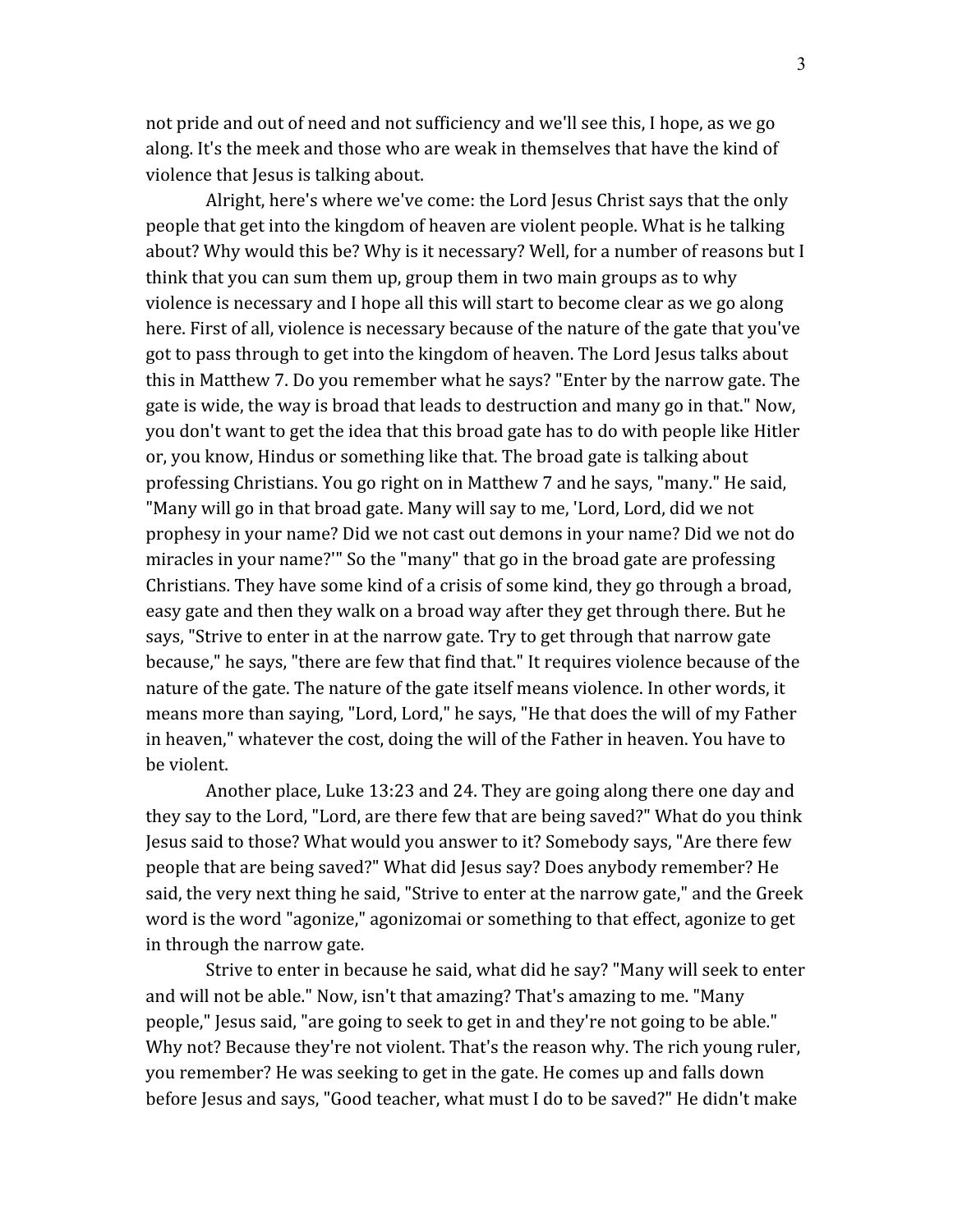it through the gate. Why not? He wasn't violent enough to get rid of his idol, his riches. That's a big thing. That's why Jesus said, "It is easier for a camel to go through the eye of a needle than for a rich man to enter the kingdom of heaven." Why? Because it's going to cost him stuff that he doesn't want to give. He doesn't want to get violent enough. Now, you may not be rich but you're going to have to be violent. I'll guarantee you, Jesus said it, you're going to have to be violent in order to enter the kingdom of heaven. That's the nature of the gate. There is no sliding in, you know, without violence. It is going to cost you everything to follow the Lord Jesus Christ. We will see this as we go along here.

 The nature of the gate itself requires violence. You cannot bring your idols and your sins and your self life through that gate and the Lord Jesus brings this out in many places. I want to just look at two or three. Luke 14:25 and 26. You'll see some of this violence. Luke 14:25 and 26, "Now great multitudes were going along with him and he turned and said to them, 'If anyone comes to me and does not hate his own father and mother and wife,'" amazing, "'and children and brothers and sisters, yes, even his own life, he can't be my disciple.'" He says, "You've got to hate your own life." That's pretty violent. Hate your own father and mother and brothers and sisters and wife and children. What's that talking about? It's talking about something like Abraham taking his beloved son, Isaac, up there and being ready to kill him. That's violent. I mean, it's a holy violence. It's a fearful thing, really it is.

 Right here in this passage, the next verse, "whoever does not carry his own cross and come after me cannot be my disciple." Another violent Scripture and then I've always been amazed at this one, verse 33 right here in Luke 14, "So therefore no one of you," you know, the Lord doesn't give us very many outs, does he? You would think he would at least say there would be a few or some of you are going to have to give up but he says, "no one of you can be my disciple who does not give up all his own possessions." An amazing statement. That's a violent statement.

 Then again in Mark 9. Let's turn to this if you have your Bible. Mark 9:43, he says, "If your hand causes you to stumble, cut it off. It is better for you to enter life crippled than having your two hands to go into hell into the unquenchable fire." Verse 45, "If your foot causes you to stumble, cut if off. Better for you to enter life lame than having your two feet to be cast into hell." Verse 47, "If your eye causes you to stumble, cast it out. Better for you to enter the kingdom of God with one eye than having two eyes to be cast into hell where their worm does not die and the fire is not quenched." In other words, what is Jesus saying? He says, "You have got to deal violently with sin and it's not an option of whether or not you'll be a carnal Christian or not. It has to do with heaven and hell."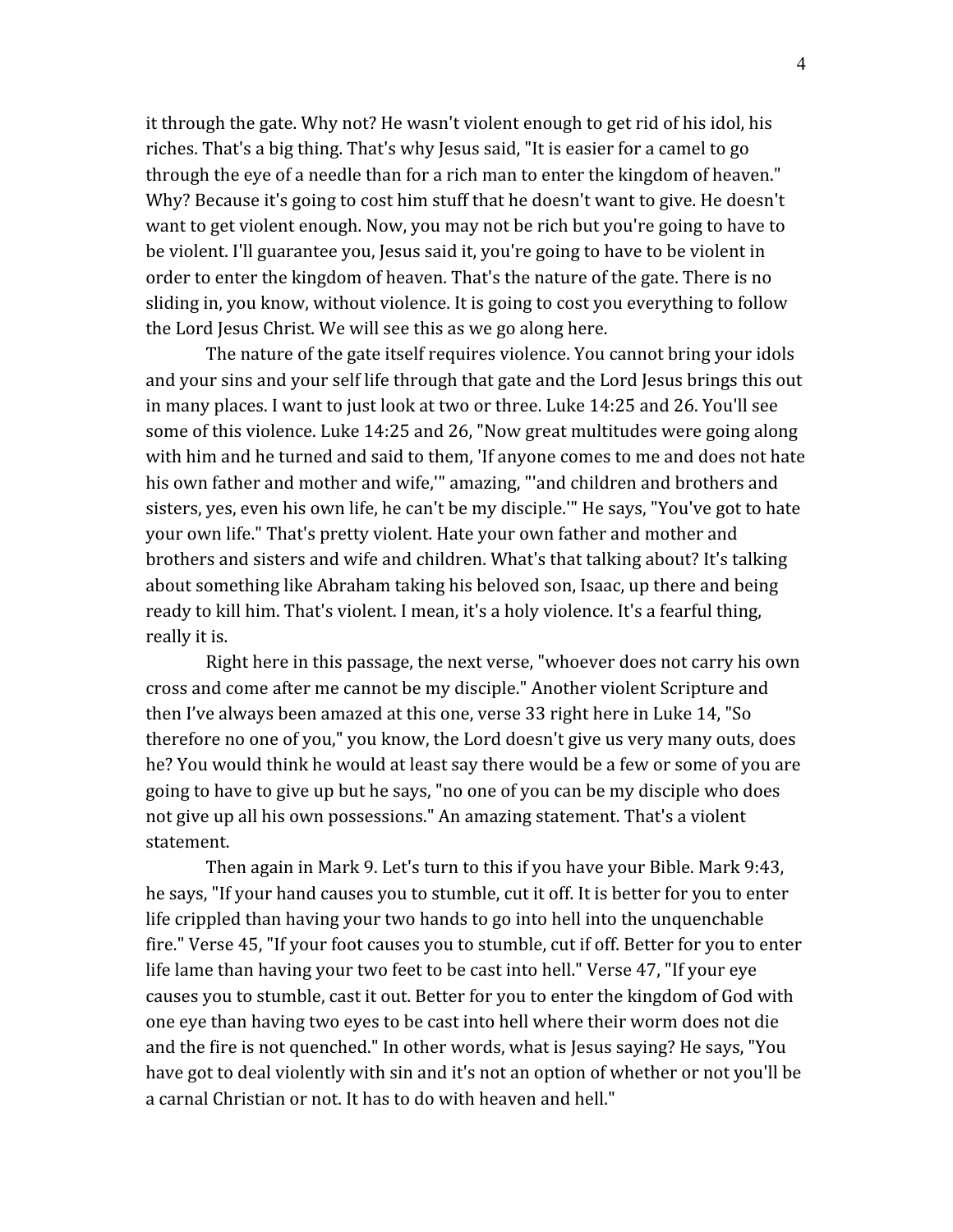He says, "If your hand causes you to stumble, to sin." He's not talking about literally cutting your hand off. Remember, we're not talking about physical violence, we're talking about spiritual violence. "If that thing stumbles you and causes you to sin, cut it off and throw it away. Your eye, tear it out and throw it away," because this is not a matter of how many gold bricks you get on Main Street or something, this is a matter of whether or not you enter the kingdom of God or you are cast into hell. Isn't that what he said? He says it right here three times. In other words, for the Christian, there is a violence toward sin and this thing is life and death. It's not something to treat lightly.

 That's the words of Jesus. Now, sometimes it doesn't fit our theology very well but you're going to have to deal with what he said. This is what he said. You know, to get it down into the real world, if tv causes you to sin, take it and throw it out the window, you know, on the second floor and smash it. That's what he's saying. There came a time in my life, when I was in college, I went through a time of such lukewarmness and God began to deal with me and show me what it meant to be a Christian and, I mean, it was just like you feel this light drawing you into the light and you start to understand a little bit, you know, God is real. God is real and you're like reaching out for him and he's going away from you and you find yourself day after day, you know, dull and lifeless and every now and then you get a little glimpse of reality and you feel the call for something more, that God is really real and you realize, "Wait a minute, I can't play around with this thing over here and at the same time have God."

 You know, in my life, right after I got out of college, it just began to dawn on me. It wasn't some snap deal or something like that, it was just gradually it began to settle on my soul. God was saying to me, "Look, I don't want you to go to anymore movies, period, until I show you." Now, I'm not telling you that this is for you, I'm just telling you an example of what God did. He says, "If it causes you to stumble." If it doesn't cause you to stumble, fine but it began to settle on my soul God was saying to me, not necessarily bad stuff, he was just saying, "I want you in this area because this, you know if you're honest with me, you know this is drawing you away from really knowing me." And it settled on me for weeks at a time and finally I saw this was really God. This isn't just some guilt trip or something. This is God talking to me and I said, "Okay Lord, I won't go again unless you show me that I'm supposed to do it." For 20 years or more I never went again and God used that at that time in my life when I was just out of college. He used that to save me from all kinds of stuff.

 Now, I don't make it an absolute, it's something I've gone, you know, I felt that I should go back again in some cases but what I'm talking to you about is that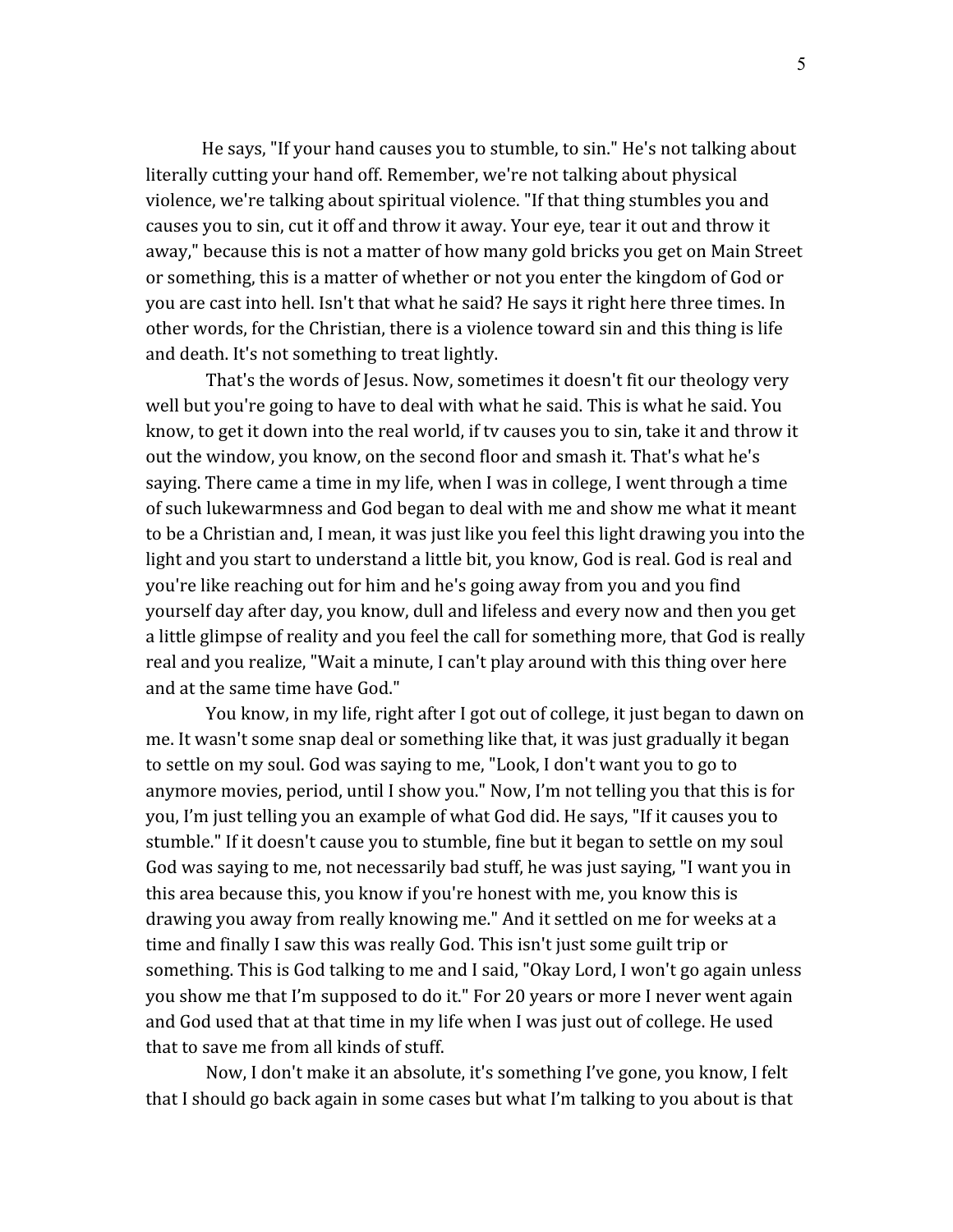you've got to face this reality of whether or not you want to know God or whether you want to give your time...I mean good things. I'm not talking about bad stuff. I mean, it's possible to waste a whole night just being with your friends and nothing...you didn't spend five minutes seeking God. You didn't read your Bible. You didn't pray. You didn't do anything and you wonder why it is God is far away and unreal. I'll tell you why it is: because you're not being violent, you see? That's what we're talking about. It might be good things. For some people it's hobbies and that kind of thing. I know a pastor that collected arrowheads and he had arrowheads all through his house. One day a doctor was in there and he said, "This is fantastic. How much would you take for it?" and he put some massive price on it because he didn't want to sell them and he groaned, the doctor said, "I'll take it," and he bought all his arrowheads. He said he was so sick he was almost physically sick when those arrowheads went out of the house. What's happening there? He's got an idol, that's what it is and God broke him of it so that now he could look at arrowheads and love them. He enjoys them but he doesn't covet them, want to have them.

 You see, one thing that God insists for you and me is he insists he's going to be our God and if you're a Christian you want him to be your God. You want him. I mean, there are areas, you know these areas here that are pulling you and deep down in your heart, even though you know the flesh wants to cling to that, deep down in your heart you say, "I want you to be my God. I want you to be my God and I want to be your child and all that that means."

 You've got to deal violently with things. You've got to deal violently with sin. There came a time in my life back when I was, I guess it was probably about the time I got out of college, I began to realize, "Look, I can't go down that aisle that has all those magazines in it. I can't go down that aisle because I'll end up sinning." I'm even talking about even in the grocery store. I just began to realize I can't do that. That's weird, you know. Yeah, it's violent. You enter into life without members. Everybody else thinks you're a weirdo, maybe, you know, but what it means is that you enter into life.

There is a pastor out in New Jersey that is well known all over the world and my co-pastor, I think he's the one that told me this, he said that he read that that guy, that pastor, has his wife look through Newsweek and all those magazines and tear out all the garbage photos because he wants to read the magazine. You say, "That's pretty far out," and I'm using words that are 100 years old, aren't I? Anyway, I'm not doing that intentionally to try to relate to you, that's the way I talk. Anyway, you say, "That's pretty extreme." Yeah, it's extreme. It really is extreme. Question: how is your thought life? How are you doing? You see? That's when it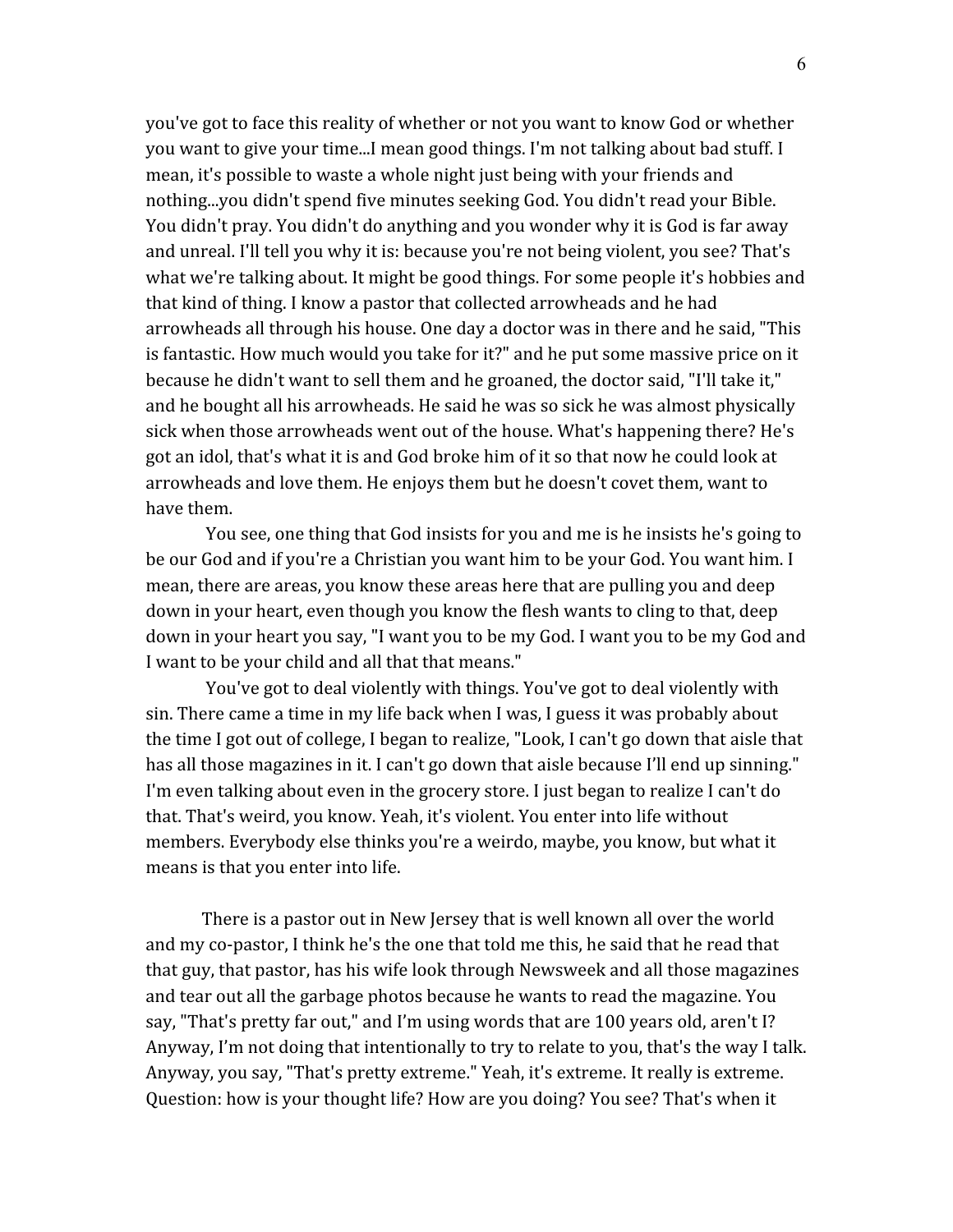gets down to the reality of it. Are we being violent? Are we being violent in our desire to know God and to have eternal life?

 There came a time in my life where things kind of came to a crisis and I realized, you know, "I want to know God," and I went out one night, I was at some special meetings and I went out under the moonlight and I was crying out to God, you know, and I was just dry as I could be. Then I just sat there for a while and it just kind of dawned on me, another one of those things where the Holy Spirit just kind of quietly tells you and this is the thought that came into my mind, "What would you do different if God was as real in your life as he should be, as you know he should be? What would you change about your life if he was as real as he ought to be? What would you do different?" Well, I said, "I know one thing I'd do, I'd sell my black leather jacket. I don't think it's probably the best thing and I'd sell my umpteen-teen dollar stereo that I had." I think I had already sold my motorcycle at that time. This was stuff, again, I'm not saying these are absolutes, it was something God was showing me. I know one thing I'd do, I'd go back, you know that picnic table that that other guy and I tore up back years ago. We tore up that guy's picnic table. I knew I had done it and I have never gone back to that guy and gotten it right. I know one thing I'd do if God was as real as he should be, I'd go back and get that right. I'd go and confess that and those seats that we tore up in the movie theater that time, I'd go back and tell him about that. That's one thing I would do. Then I just started writing down the stuff that I would do if God was as real as he should be and by the time it was over, I had a list and by the grace of God, every one of those things I was able to go back and get it made right.

 I'm not talking about you trying to cook up some kind of guilt that you don't have, introspection and that kind of thing but a lot of times what happens is somebody just mentions something like this and wham, that thing comes up and you know in your heart and mind God is talking to you about that. You didn't think it up, he brought it to your mind and you get that thing taken care of and, I'm telling you, my life was transformed by obedience to those things that God showed me to do and it wasn't any big experience, you see, it was just being violent.

 I have a friend who is a pastor now and before he became a Christian he was a pretty rough guy and he was particularly obnoxious when he'd get drunk and he came to know the Lord and one of the things that he and another guy that was a very rough character, they had gone one time and they had taken rocks and just broken out the windows in this building, one whole side of the building. After he became a Christian, God brought that to his mind and now, this is violent. It's not easy. You go back and go to that place and you tell them, you know, "I'm the guy that broke those windows out." That's not easy to do. I know a guy that had embezzled \$5,000 from 7-11. He had to go back and tell them and somebody told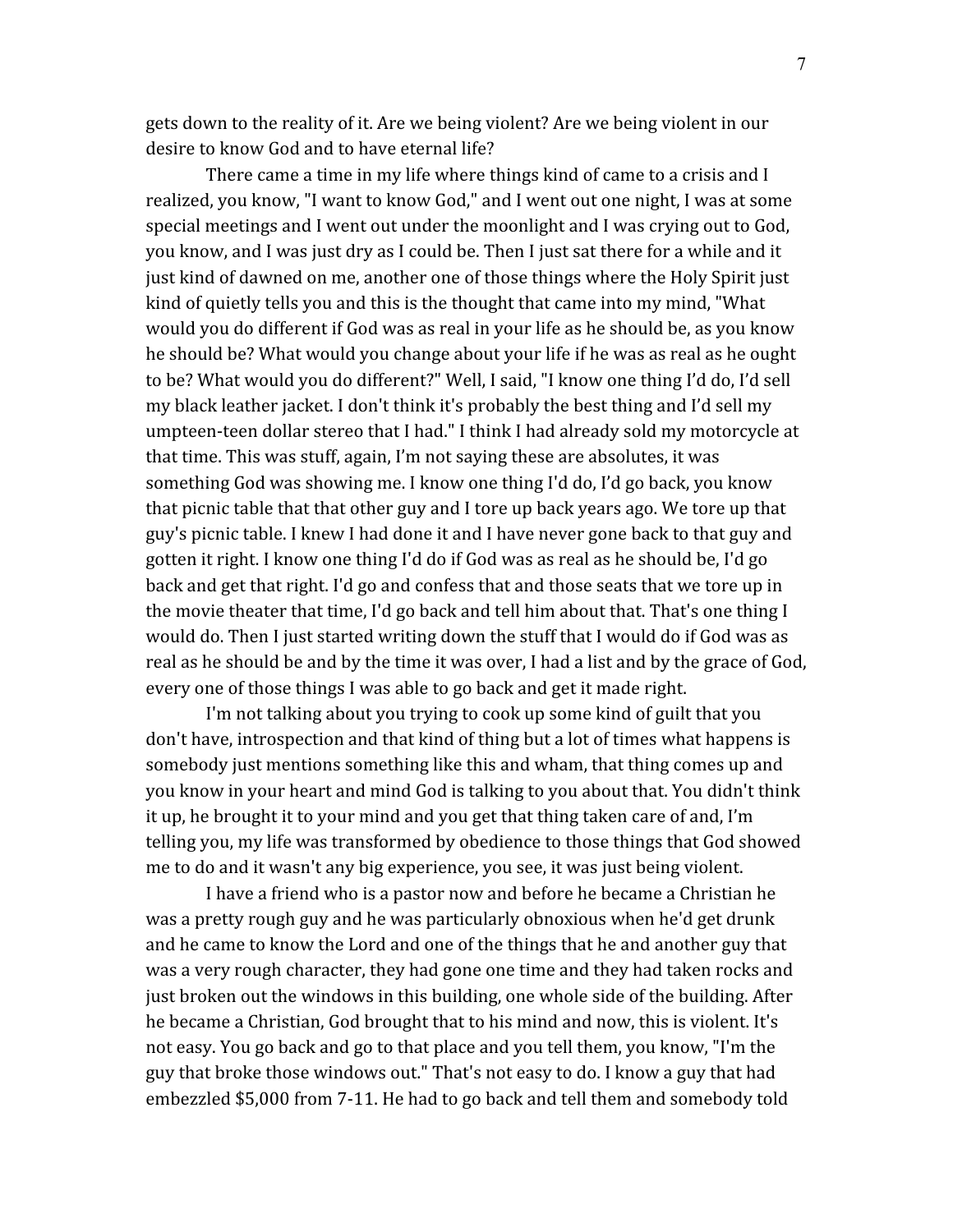him, they said, "You don't need to do that. You don't need to go back and get that made right. Just confess it." But he knew in his heart, he knew that was not right.

 Anyway, my friend went back and confessed what he had done breaking out those windows. Alright, some time later he saw the guy that he had done it with and started telling the guy, he said, "Rodney, I've come to know the Lord. I've become a Christian." Do you know what the first thing he said was? "What about those windows?" Isn't that amazing? And he could say, "I've got that taken care of." You see, it's violence and, beloved, there is life there. There is life if you will be violent. If you won't be violent, I didn't say it, Jesus said it: but death. There is death.

Psalm 18:37, David says, "I pursued my enemies and overtook them. I did not turn back until they were consumed. I shattered them so that they were not able to rise." That's a violent attitude toward sin. Don't turn back until you destroy that thing. You give it any little inch and it will work its way right back in. It will. The gate is narrow and it requires violence.

Why else is violence necessary? Not only is the gate by the nature of the gate violence is necessary but there is another reason violence is necessary and that is: you've got all kinds of opposition standing against you to try to keep you from getting in. Let me give you a quote from Pilgrim's Progress. John Bunyan gives a picture of this, he says,

 "I saw also, that the Interpreter took him again by the hand, and led him into a pleasant place, where was built a stately palace, beautiful to behold; at the sight of which Christian was greatly delighted. He saw also upon the top thereof certain persons walking, who were clothed all in gold.

"Then said Christian may we go in thither?

 "Then the Interpreter took him, and led him up towards the door of the palace; and behold, at the door stood a great company of men, as desirous to go in, but durst not. There also sat a man at a little distance from the door, at a table-side, with a book and his inkhorn before him, to take the names of them that should enter therein; he saw also that in the doorway stood many men in armor to keep it, being resolved to do to the men that would enter, what hurt and mischief they could. Now was Christian somewhat in amaze. At last, when every man started back for fear of the armed men, Christian saw a man of a very stout countenance come up to the man that sat there to write, saying, 'Set down my name, sir'; the which when he had done, he saw the man draw his sword, and put a helmet on his head, and rush towards the door upon the armed men, who laid upon him with deadly force; but the man, not at all discouraged, fell to cutting and hacking most fiercely."

That's the way you've got to approach the Christian life.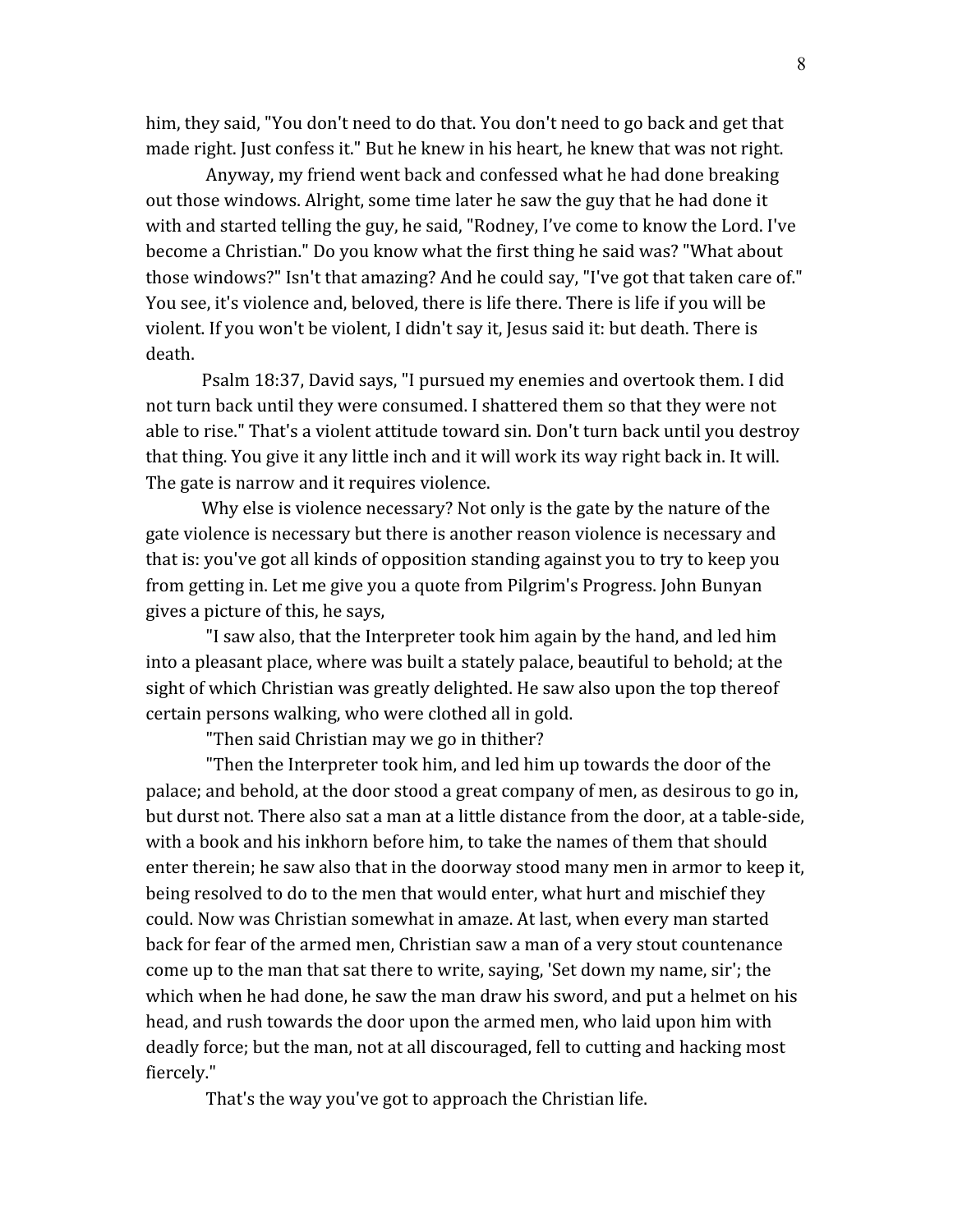"So after he had received and given many wounds to those that [get this] attempted to keep him out; he cut his way through them all, and pressed forward into the palace; at which there was a pleasant voice heard from those that were within, even of those that walked upon the top of the palace, saying, 'Come in, come in, Eternal glory thou shalt win.'

 "So he went in, and was clothed with such garments as they. Then Christian smiled, and said, I think verily I know the meaning of this."

 Did you know that's the way it is or did somebody lie to you? That's the way the Christian life is. Sometimes, not all the time, but sometimes that's the way it is. One of the men in our church liked this passage and a friend of mine painted him a picture. It's got the castle there; it's got the men standing in front to keep him out; and you can just see part of the hand and the pen that is writing this fellow's name in there; and the guy's got his sword drawn and he is heading in. That's the attitude that we're to have because there is great opposition to entering the kingdom.

 Now, listen, I want to give you some Scripture. I'm not just saying this. Acts 14:22, "Through many tribulations, we must enter the kingdom of heaven." Through many tribulations we must. There is no question about it. Paul says we are destined for this. Now, you may not get beat up physically but you're going to suffer if you follow God. There is suffering involved. I'll tell you one area of suffering: you're going to get suffering from the devil. You see, do you realize this? You have an objective enemy outside of you that does not want you to live the Christian life. Even if you didn't have any sin in yourself at all, let's suppose you were perfect, you don't have any sin inside, you've got an enemy on the outside of you that does not want you to have victory. When you get up tomorrow morning, you're in enemy territory. You've got an enemy that does not want you to succeed in the Christian life. I'm not talking about what sin you've got inside you, I'm talking about even if you were perfect. Look at the Lord Jesus Christ, he didn't have one sin within, he had all kinds of satanic opposition. The devil hates you. If you're a true Christian, he hates you. He does not want you to make it. He does not want you to walk with God, he wants to see you defeated.

 Not only the devil, men will oppose you, persecute you. I just read today in my daily readings, Jesus said, "Beware of men." He said, "I send you forth as sheep in the midst of wolves." The picture there is a room full of sheep in here and outside there is a bunch of hungry wolves and you send them out, you know, one at a time, sending those sheep out there. They're going to get eaten alive. He said, "Beware of men. You've got to be shrewd as serpents and innocent as doves." You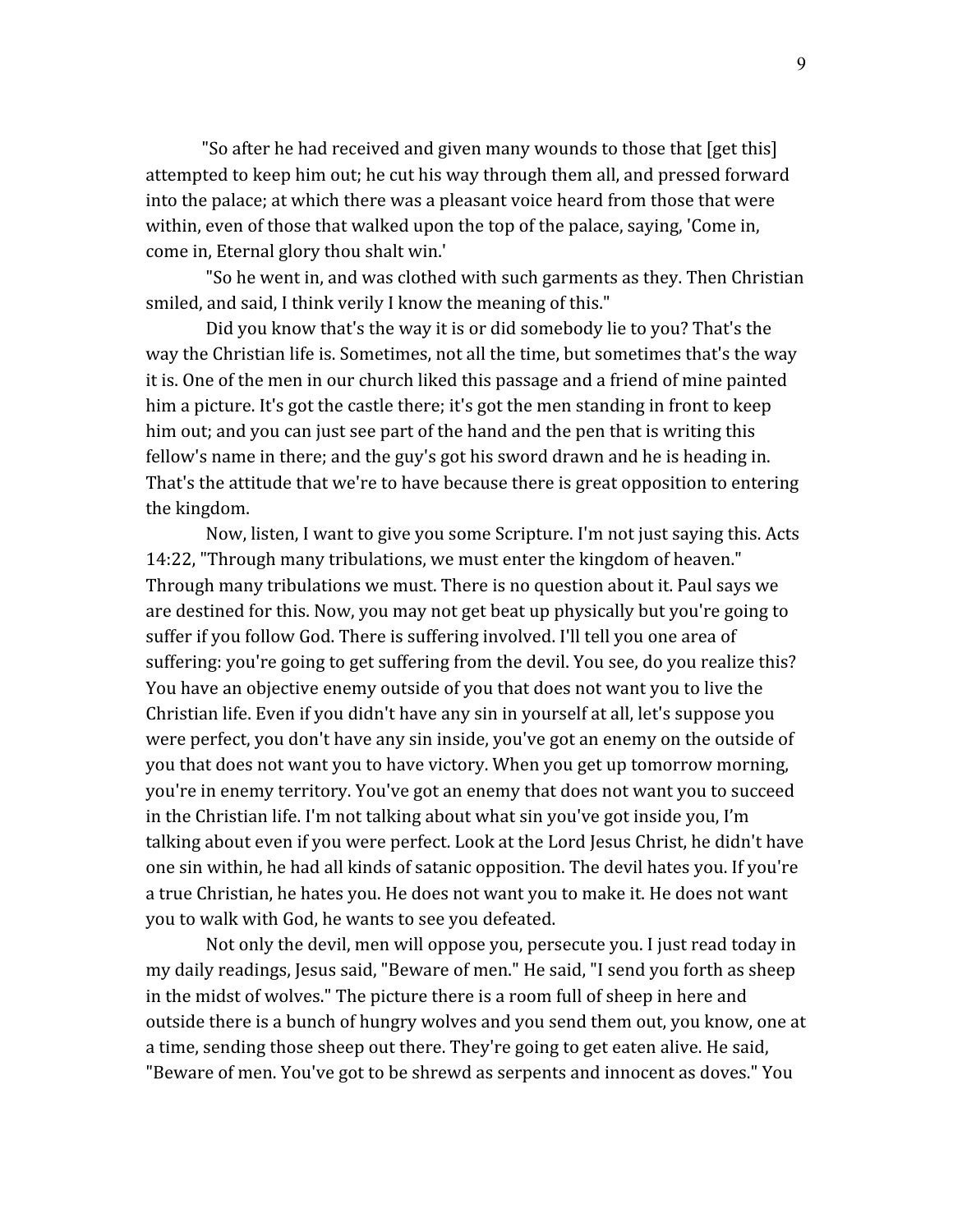cannot afford to have sin in your life and you cannot afford to be stupid. You've got to be awake about this thing. Beware.

Not only men but false teachers. False teachers will try to mislead you and keep you from getting through the door. Now, this is amazing. Let me just read it to you, this is from Matthew 23:13, Jesus says, "Woe to you scribes and Pharisees, hypocrites, because you shut off the kingdom of heaven from men, for you do not enter in yourselves nor do you allow those who are entering to go in." Now, here's opposition. Why does it require violence to get in? The nature of the gate itself but not only that, you've got opposition. You've got guys that ought to be telling you how to get in and they are standing in the way hindering you from getting in by telling you a bunch of lies that are not in the Bible. Now, that is rampant in America today.

 How do they block the narrow way? How do they keep people from going in the narrow way? Well, one way Jesus said is that they have taken away the key. Do you remember that? Luke 11:32, let me read that one to you, that's the wrong passage. Luke 11:52, "Woe to you lawyers for you have taken away the key of knowledge. You did not enter in yourselves," he's talking about entering in. "You did not enter in yourselves and those who were entering you hindered." You have taken away the key of knowledge. You've got to be violent about that. The men who should have been giving the way of knowledge of salvation, they had actually lost the key and buried it under a mountain of false teaching and you've got to be violent to get that key. You've got to be violent in your desire to know the truth and your desire to know God no matter what it costs.

 Let me just read another one to you in Proverbs. This is one that has meant so much to me over the years. This is what the Lord says, "My son, if you will receive my sayings and treasure my commandments within you, make your ear attentive to wisdom, incline your heart to understanding for if you cry for discernment, lift your voice for understanding. If you seek her as silver and search for her as for hidden treasures then you will discern the fear of the Lord and discover the knowledge of God." It just doesn't just fall on you, you've got to cry for discernment. I mean, as students, I hope you know something about this: get away from everybody else and you go out and walk the streets and you cry to God, "I want to know you! I want to know the truth! Teach me! Open my eyes that I could behold these wonderful things! I want to know you!" If you seek her as silver, you do not find silver, you know, just laying around on top of the ground. God doesn't do that, he hides it. "It's the glory of God to hide a matter, it's the glory of kings, princes to search out a matter." If you seek her as silver.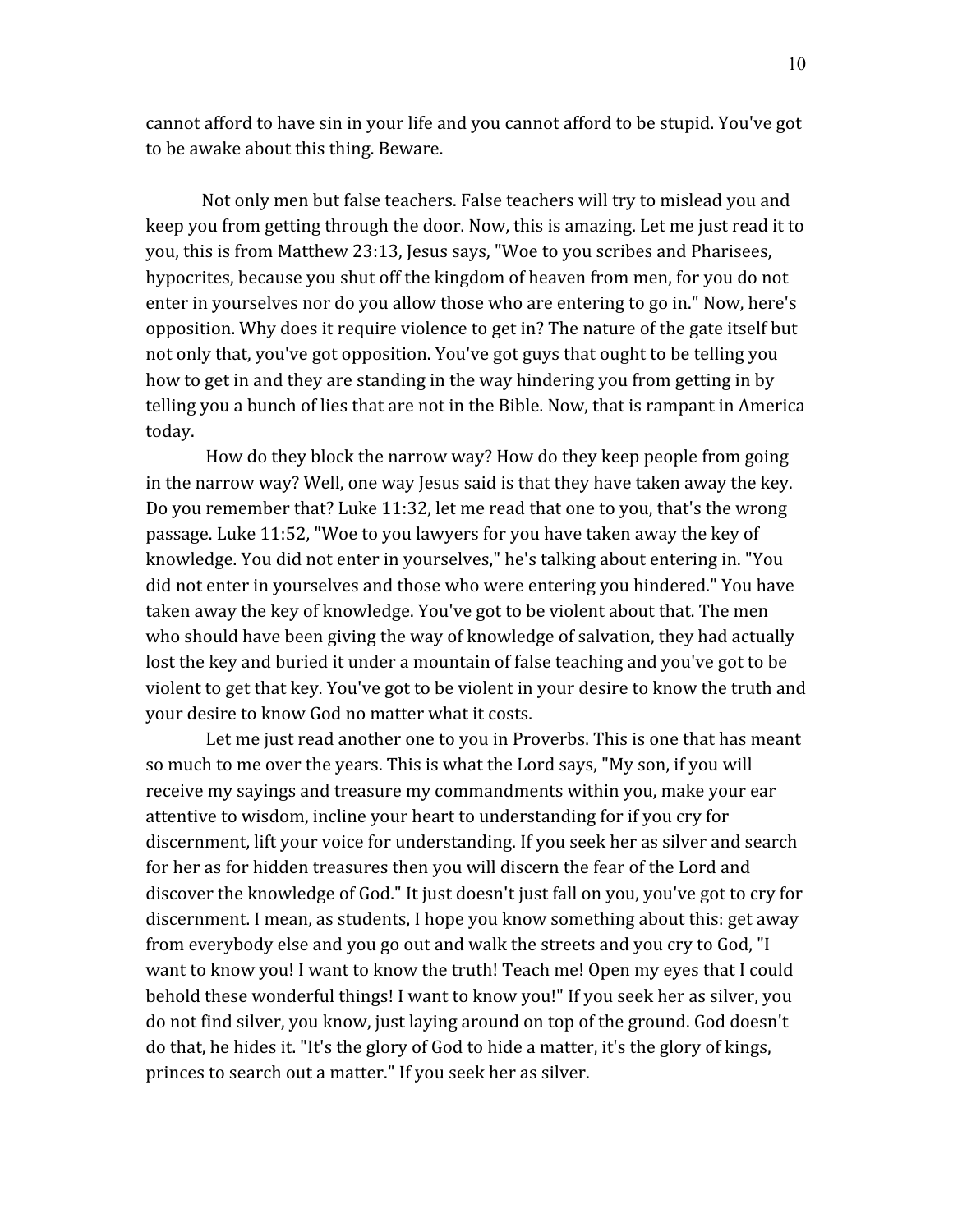Proverbs 23:23, "Buy the truth and sell it not." Do you know what? It's possible for you to have the truth. It's possible for you to know what is true unshakably. It doesn't matter whether everybody around disagrees with you, you know absolutely that it's true. It's possible to have the truth. I'll tell you what else: it's going to cost you something. Why does he say, "Buy the truth"? It's going to cost. There is a cost to having truth. I mean, some people that have truth pay a terrific cost for it and it is much cheaper and easier to believe lies. It costs to have the truth.

 What else about that verse? "Buy the truth and sell it not." It's going to cost to have the truth, what else is he saying? No matter how much it costs, it's worth it. That's what he's saying. It's worth it.

 Well, the Bible is full of illustrations of violent men and violent women. I just want to close here by giving you a few examples of this. Jesus said and this was in an historical setting, he says, "The law and the prophets were preached up until John." Now he says, "Now the kingdom of heaven is being preached and everybody is forcing their way in." Violent men are violencing their way in. "The kingdom of heaven suffers violence." Who was he talking about? He had some people in mind. You can read about them in the Gospels, some of them. Let me just give you a few examples. Luke 8:42, "This man Jairus had an only daughter who was about 12 years old and she was dying. As he went, the multitude were pressing against him and a woman who had a hemorrhage for 12 years and could not be healed by anyone came up behind him and touched the fringe of his cloak and immediately her hemorrhage stopped and Jesus said, 'Who is the one who touched me?' And while they were all denying it, Peter said, 'Master, the multitudes are crowding and pressing upon you.' Jesus said, 'Somebody did touch me for I was aware that power had gone out of me.' And when the woman saw that she had not escaped notice, she came trembling and fell down before him and," now get this, "declared in the presence of all the people the reason why she had touched him." That was embarrassing. She had a flow of blood that made her ceremonially unclean and had for years. She blurted all that out right in front of everybody. The reason why she told him in the presence of all the people, "and how she had been immediately healed. He said to her, 'Daughter, your faith has made you well. Go in peace.'"

 You know the picture here. There is a massive group of people pushing and shoving all around Jesus and it is not going to be easy for a little frail woman who has been bleeding to death for 12 years to make her way through that on her hands and knees but she touched the fringe of his cloak, she was crawling. What kind of person would do that? I'll tell you: a violent person who is weak and helpless and has got to get to the Lord and get help. Our problem is not that we are too weak, our problem is we're too strong. We're not desperate. She didn't have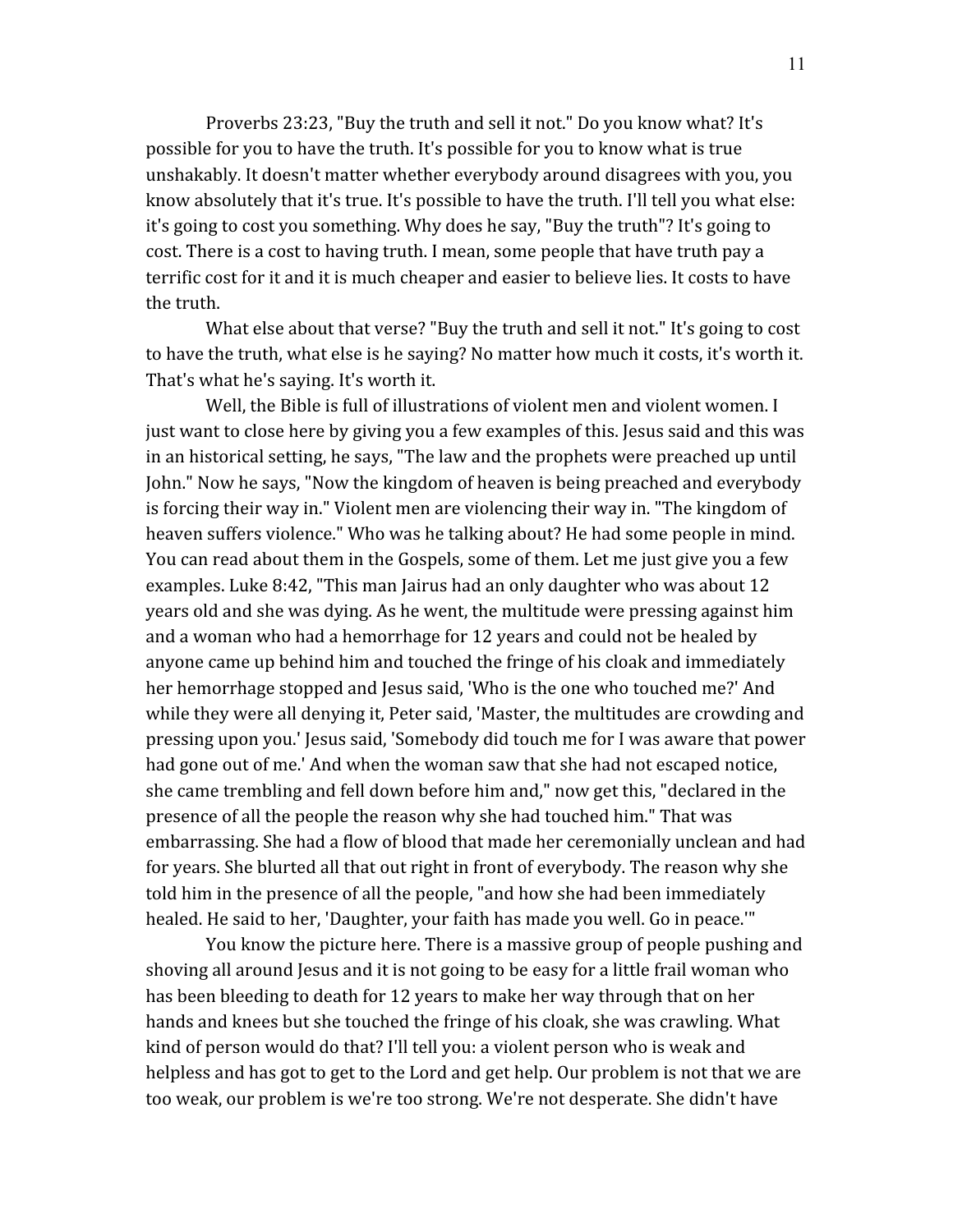anywhere else. She had nowhere else to go and sometimes you've got to push past other Christians. She had to get past the disciples even to get to him and all the discouragements that other people will heap on you to try to stop you from doing what God is calling you to do and seeking him. She pushed past all the opposition and when she got there, she touches his garment and she is healed and then what does she do? She blurts out everything in front of everybody.

 That's violence. I've seen people that are violent before. I mean, right in the midst of a big group. People are sharing their testimony or something and one person just comes out and says, "For ten years I have been lying. I am lost." Or they come out with something else, things you don't want to get out there. It's violent but do you know what? Anybody that is violent will make it into the kingdom of heaven. You cover all this stuff over, you know, smooth it over and protect yourself and go to hell. That's what it amounts to.

 Mark 20:29-34, we don't have too many more here. I'm sorry, did I say Mark? There isn't a Mark 20. Matthew 20, all you Bible students should have caught me on that right away. I'm sure you did. Matthew 20:29, "And as they were going out from Jericho a great multitude followed him and behold two blind men sitting by the road, hearing that Jesus was passing by, cried out saying, 'Lord, have mercy on us, Son of David!' and the multitude told them to be quiet." No, they sternly told them to be quiet. They got ugly about it. They said, "Shut up!" "They sternly told them to be quiet and they said, 'Oh, excuse me, I'm sorry about it. I won't do that anymore.'" No, it says, "They cried out all the more." They were violent. These men were violent, an example of a violent person. "They cried out all the more saying, 'Lord, have mercy on us, Son of David!' Jesus stopped and called them and said, 'What do you wish me to do for you?'" and so on.

 Matthew 9:27-28. We looked at some of these last time I was here in the messages on persistence in prayer and actually in persistence in prayer you see the same thing, this violence. Matthew 9:27-28, "As Jesus passed on from there, two blind men followed him crying out and saying, 'Have mercy on us, Son of David!' And after he had come into the house, the blind men came up to him and Jesus said to them, 'Do you believe that I am able to do this?' And they said to him, 'Yes, Lord.'" Now we read right over that. It says after he came into the house. He just kept on walking. They are crying out, "Have mercy on us, Son of David!" He just ignored them. He went on into the house and they had the audacity to follow him into the house and they got healed.

 Luke 9:37-38, "And it came about on the next day when they had come down from the mountain, a great multitude met him and behold a man from the multitude shouted out saying, 'Teacher, I beg you to look at my son for he is my only boy and behold a spirit seizes him and suddenly he screams and it throws him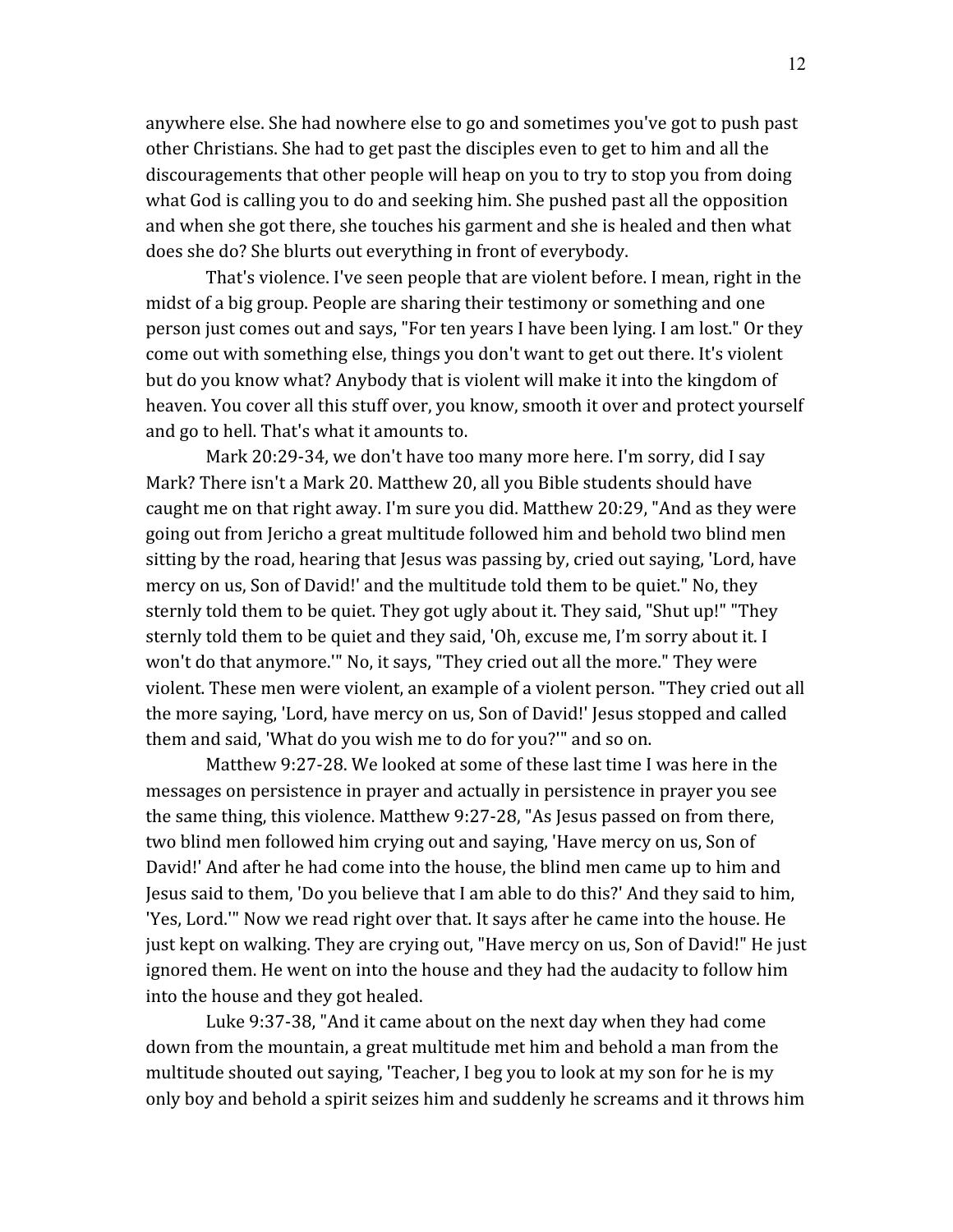into convulsions!'" Can you imagine that? That's a little bit embarrassing, isn't it? To shout out in front of the whole multitude, "I've got a son that's full of demons." You know, most parents, do you know why a lot of parents or kids don't get any help? They're so afraid of anybody thinking that they're not the perfect parent they won't admit and cry out and say, "Lord, help me!" or share it with the people of God and say, "This is a problem. I've got a problem here. I can't handle it. There is a need here," and you expose yourself. You see, that's violence.

 I love that one in Mark 2:4, we don't need to read it, but you remember Jesus is preaching and those four guys are bringing their friend and they can't get in and they open a hole. Do you realize those are tile roofs? Can you imagine if I'm standing here right now trying to teach and somebody is tearing the roof out over my head? I mean, there is junk falling down and everything. It was ridiculous what they were doing. They tore a hole out of the roof with all these people underneath them and they lower this man down in front of everybody. Those guys were violent. The thing is, their friend got healed. Those guys who chicken out out there at the edge, they're still out there. They were still out there.

 The violent take it by force. Why are they violent? Again, why are they violent? I'm not talking about you being some big shot, I'm talking about you giving up, getting desperate. You see, it has to do with weakness. It doesn't have to do with, "I'm not strong enough," it has to do with, "I'm too strong. I've got too much sufficiency of my own."

 We won't look at this but it's really worth a message all its own, Matthew 15, that Syro-Phoenician woman. She was a violent person. Jesus didn't answer a word. She kept on coming. When he did answer, he answered her negatively and said, "I wasn't sent but to the lost sheep of the house of Israel. What are you doing here?" Then he finally said, "It's not right to take the children's bread and give it to dogs." She kept on. She was violent. "Woman, great is your faith. Be it done to you. Whatever you want, you can have it." What a blessed thing it is when God works a holy desperation in our hearts and we get so needy and so desperate and helpless that we can't take no for an answer. That's what it amounts to.

 That's what happened to Jacob. I've heard these sermons about Jacob wrestling with the angel, "Oh, what a great prayer warrior Jacob was. You know, he wrestled with God," and all that. That misses it totally. The angel attacked him. A man came and started wrestling with him and they wrestled for a time and then finally the angel touched, it wasn't a matter that the angel couldn't overpower him, just playing with him to weaken him. Then finally he touched the hollow of his thigh and his hip was out of joint. That's the end for a wrestler. If any of you have done anything about wrestling, you know if your hip was out of joint you don't do anymore wrestling. Now, what was Jacob doing? He was hanging on for dear life, "I